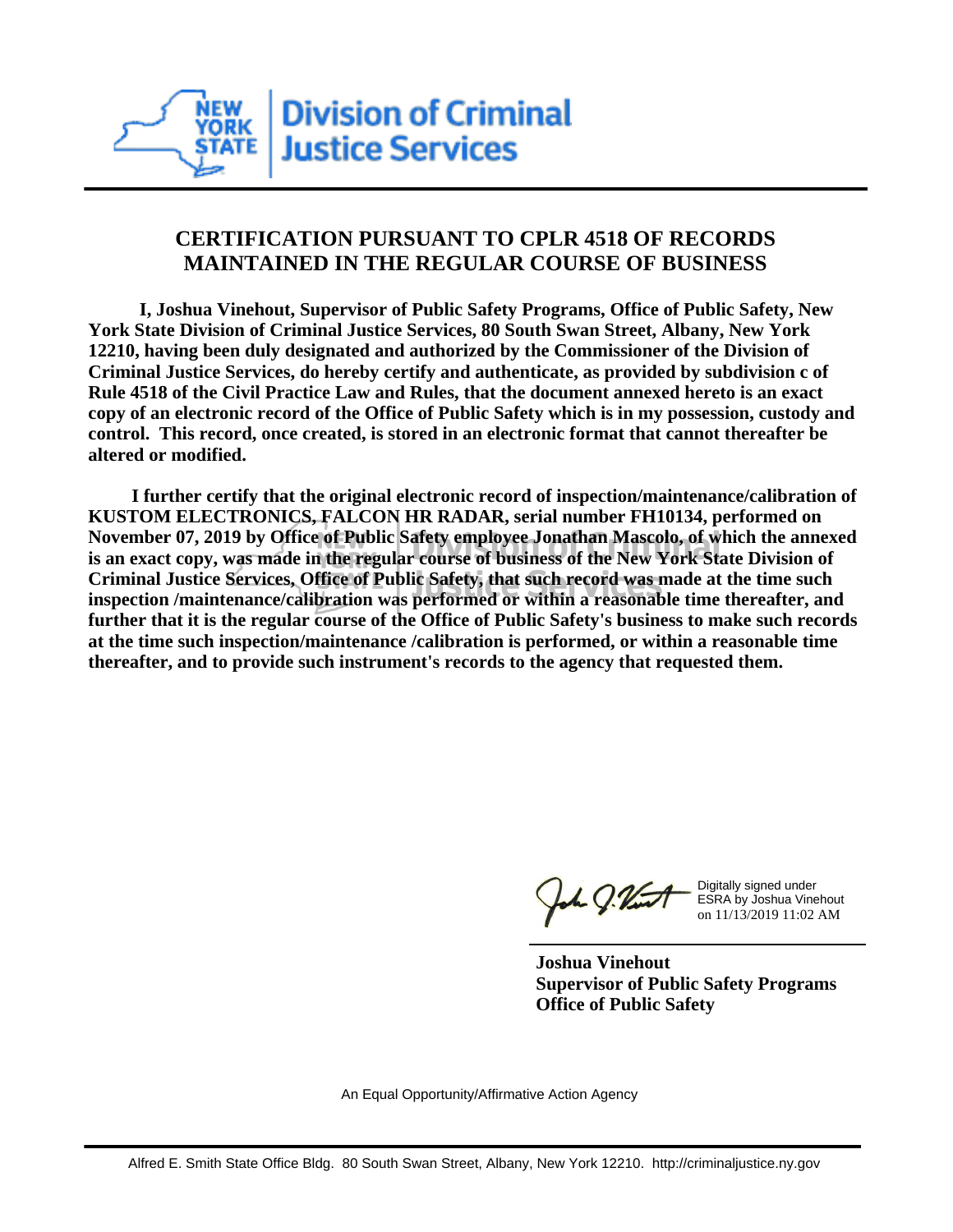## **RADAR RECORD OF INSPECTION / MAINTENANCE / CALIBRATION**

**Name of Submitting Agency: Hudson Falls Village Police Department Manufacturer: KUSTOM ELECTRONICS** Model: FALCON HR<br>Date: November 07. 2019 Serial Number: FH10134 **Date: November 07, 2019** 

 **I hereby certify that KUSTOM ELECTRONICS RADAR, model FALCON HR, serial number FH10134/ / N/A / / N/A, has been calibrated using standards whose accuracies are established by the National Bureau of Standards, or have been derived by the ratio type of self calibration techniques. Calibration has been effected by controlled tests performed on the date indicated above.**

| <b>Test No</b> | <b>Internal Standard</b>                   | <b>Test Result</b> |
|----------------|--------------------------------------------|--------------------|
|                | <b>PAS MPH</b>                             | <b>PAS MPH</b>     |
| <b>Test No</b> | <b>Certification Standard (Stationary)</b> | <b>Test Result</b> |
|                | 65 MPH                                     | 65 MPH             |
|                | 35 MPH<br>YORK                             | <b>35 MPH</b>      |
| <b>Test No</b> | <b>Certification Standard (Moving)</b>     | <b>Test Result</b> |
|                | 65 MPH                                     | <b>30 MPH</b>      |
|                | 35 MPH                                     |                    |

**Turning Fork Certification / Date of Certification: November 07, 2019**

| <b>Serial Number</b> | <b>Frequency</b> | <b>Test Result</b> |
|----------------------|------------------|--------------------|
|                      |                  | 65 MPH             |

**The above stated tuning fork has been tested and found to oscillate at 4739 Hertz. It will cause a calibration signal of 65 MPH when used with a Doppler traffic radar operating at 24,150 Mhz.**

| <b>Serial Number</b> | Frequency | <b>Test Result</b> |
|----------------------|-----------|--------------------|
| 66019                | 2541 HZ   | 35 MPH             |

**The above stated tuning fork has been tested and found to oscillate at 2541 Hertz. It will cause a calibration signal of 35 MPH when used with a Doppler traffic radar operating at 24,150 Mhz.**

 **I further certify that the entries made in these records were made at the time that the inspection /maintenance/calibration of the above identified RADAR was performed, or within a reasonable time thereafter.**

 *page 1 of 2* 

Digitally signed under ESRA by Jonathan Mascolo on 11/7/2019 11:17 AM

**Jonathan Mascolo Highway Safety Equipment Technician Office of Public Safety**

**\_\_\_\_\_\_\_\_\_\_\_\_\_\_\_\_\_\_\_\_\_\_\_\_\_\_\_\_\_\_\_\_\_\_\_\_\_**